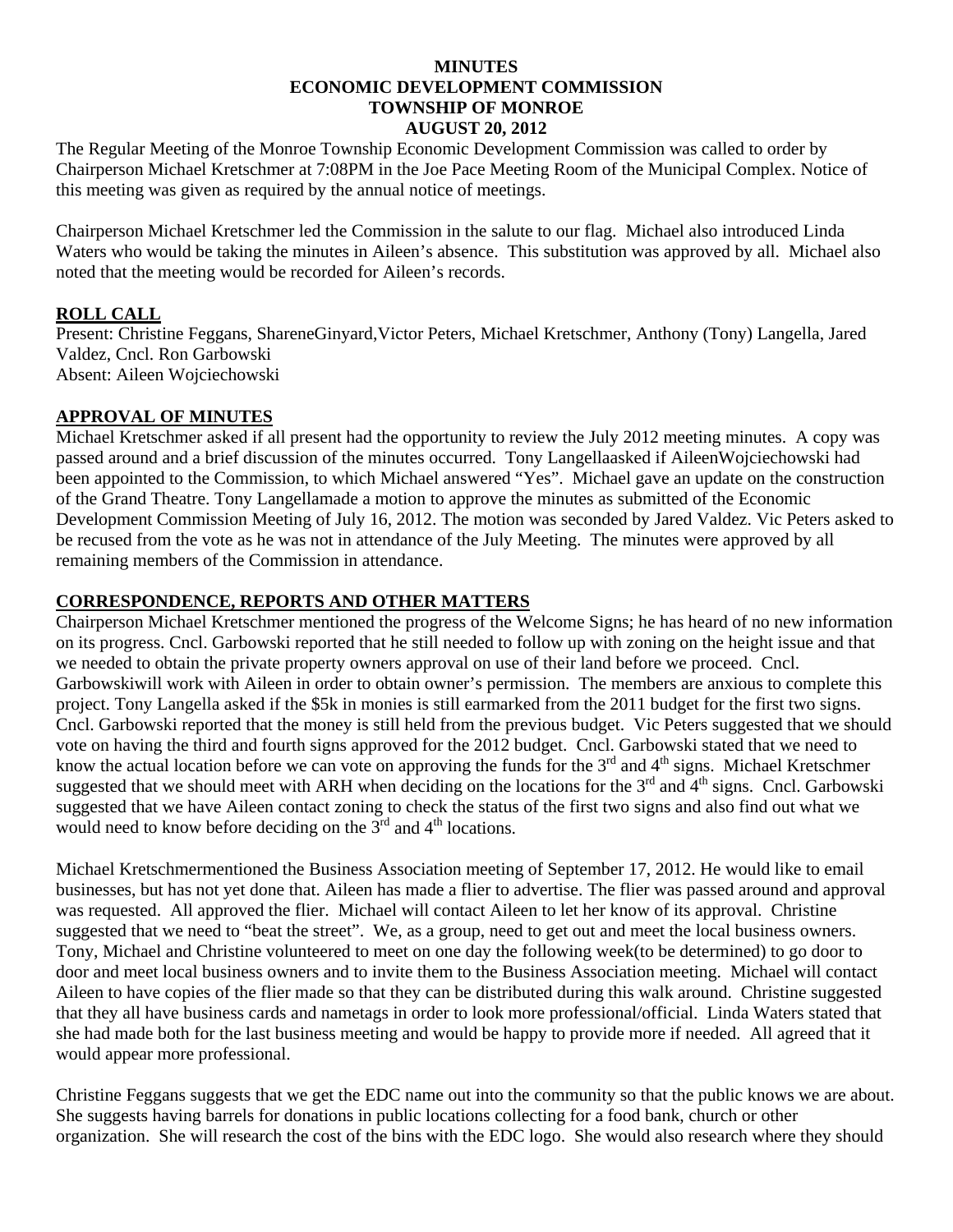## **Economic Development Commission Minutes** *(cont'd)* **August20, 2012**

be placed, who would receive the goods, who would pick up, etc. ShareneGinyard suggests that waiting until the meeting with the business owners might help us decide where to place the bins.

Cncl. Garbowski suggests that we reach out to a marketing/advertising firm, to help the EDC determine the ad needs and reach. Cncl. Garbowski will contact a few companies to find out feasibility and cost. Vic Peters agreed but asked to keep it local.

Cncl. Garbowski updated group on Williamstown Square development plans. Discussed were new intersection at end of Main Street and the zoning involved.

Jared Valdez commented that Aileen had sent out a list of vacant properties via loop.net. Jared stated that you need a valid account set up in order to view information on the website. He would like to know the logon information so that it can be accessed fully. Aileen will be asked to provide the logon.

Miss Monroe Township-It was suggested that the EDC perhaps take on the role of holding the Miss Monroe Township pageant. It has been several years since it has been done and Vic Peters asked if this was something that could be taken on with the help of the new Business Association. It was decided to hold off until Business Association meeting was held in September.

Michael Kretschmer mentioned that he had visited the Washington Township EDC website. He said that it could be very helpful to a new business owner or someone seeking to start a business in that community. It instructs where to go and what needs to be done for startup. Also available is a download for the Tax Abatement form. Tony Langella was very interested as he had inquired about this form in previous meeting, he said it could be an incentive to start a new business in Monroe Township. Tony asked if Aileen could provide a link on the EDC section of our website. Cncl. Garbowski stated that ours is available as part of the municipal code. Jared Valdez stated that could be difficult to find and that it would be easier for a potential business to find those types of forms if added to the EDC section of the website.

Cncl. Garbowski told the group that Tim Kernan would be attending the EDC meeting in October. He suggested that we start to come up with a list of questions in order to be prepared and make the most of our time with him. Jared Valdez suggested reviewing the strategic plan, streamlining the permit process, Main Street-what has been attempted and what hasn't? Michael Kretschmer to send an email out to members of the EDC prompting for questions in preparation of meeting.

# **ROUNDTABLE**

~Cncl. Garbowski – will have Aileen follow up with zoning and private property owners to get sign going .

~Jared – will send Michael his list of questions for the meeting with Tim Kernan.

~Christine – same as Jared and will research information for barrels, also looks forward to meeting fellow business owners.

~Sharene – likes ideas Christine had suggested.

~Tony – thinks we should get time on community TV and wants to talk with Christine about her radio shows and how to get air time.

~Vic– no matters to discuss

~Michael-no matters to discuss

# **ADJOURNMENT**

With no further business to discuss, Chairperson Michael Kretschmer asked for a motion to adjourn. Tony Langella made a motion to adjourn the Monroe Township Economic Development Commission Meeting of August 20, 2012. The motion was seconded by Vic Peters; all in favor. Meeting adjourned at 8:25pm.

Respectfully submitted, Linda C. Waters, Guest/Volunteer (Michael Kretschmer's girlfriend)